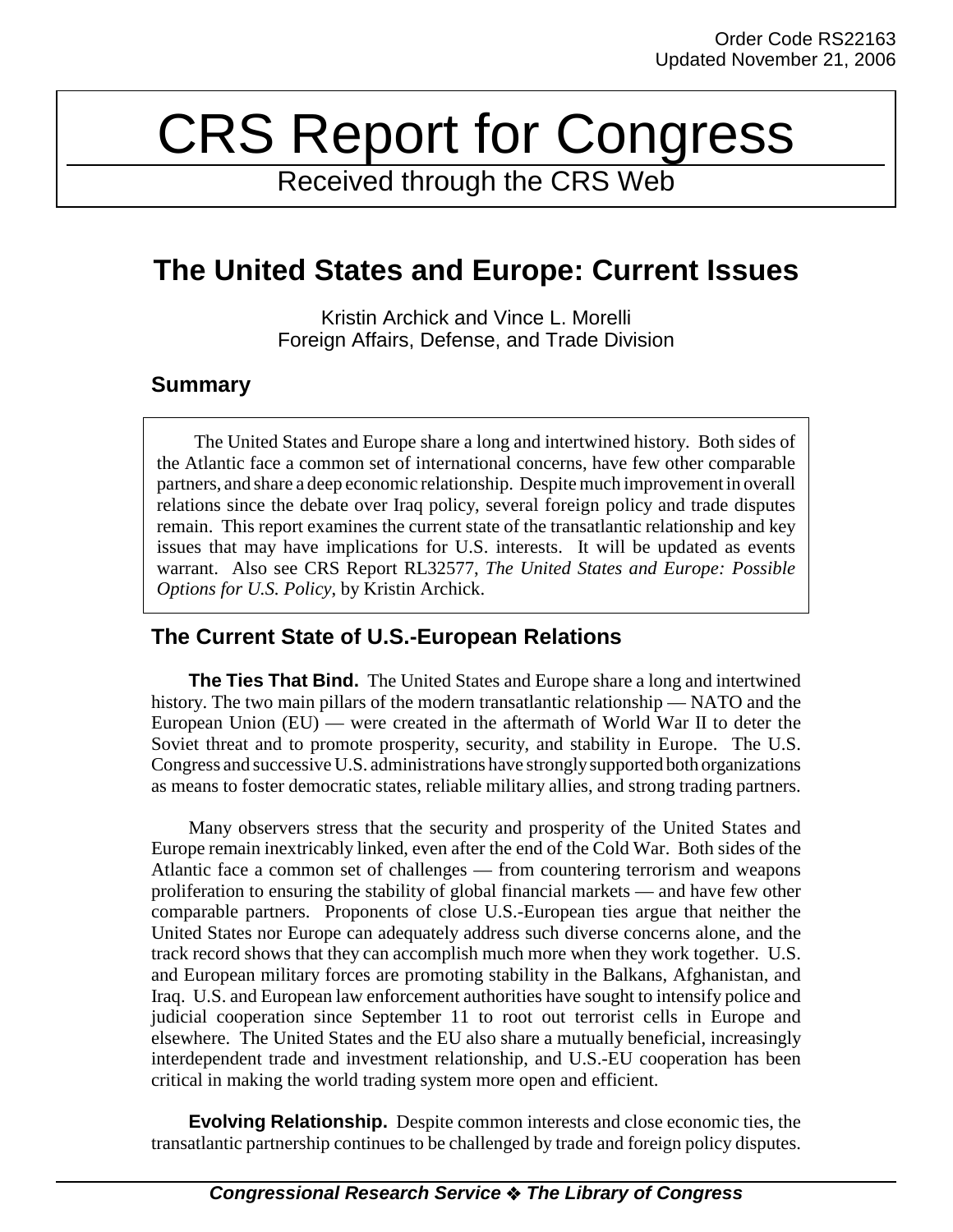Although Europeans are not monolithic in their views, most states have objected to at least some elements of U.S. policy on a range of issues, including Iraq, the treatment of prisoners at Guantánamo Bay and Abu Ghraib, aircraft and export tax subsidies, and climate change, among others. New issues, such as alleged covert CIA prisons in and "rendition" flights through Europe, the visa waiver program, and the passenger name records data transfer program, have emerged as irritants in the relationship.

Some observers argue that U.S.-European frictions may have been driven by personality and style differences among U.S. and European leaders. Many Europeans viewed the first-term Bush Administration as inclined toward unilateralism and largely uninterested in Europe. At the same time, analysts also blamed some European leaders for the difficulties, suggesting that they expressed their opposition to the war in Iraq recklessly, without due consideration for the broader transatlantic relationship.

Other experts suggest that tensions in U.S.-European relations are deeper and structural and involve the EU's evolution. Since the end of the Cold War, EU members have moved beyond economic integration and taken steps toward political integration, including the establishment of new political and defense decision-making bodies. Although these initiatives remain works in progress, EU members are increasingly assessing foreign policy decisions with an eye toward establishing a larger role for Europe on the world stage and have succeeded in forging consensus on common policies on the Balkans, the Middle East peace process, and Iran, to name a few. The EU has also led several crisis management missions in the Balkans, Africa, and elsewhere. Some observers suggest that the EU's apparent progress to date in the foreign policy and defense fields has given the Union a new self-confidence. EU members consult with each other on foreign policy concerns to a greater degree than ever before. As a result, Washington may not hold quite the same influence over the European allies as it once did, and EU members are perhaps quicker to challenge U.S. policies with which they do not agree.

However, European leaders have responded positively to the Bush Administration's efforts in its second term to improve transatlantic relations. Some observers note that President Bush's visit to the EU institutions while in Brussels in February 2005 demonstrated a U.S. recognition of the EU's political evolution. They also suggest that U.S. statements in favor of a "strong Europe" have helped alleviate European anxieties about U.S. support for further European integration. Some Europeans also believe that the United States has learned some lessons about the limitations of a super power and may now understand Europe's preference for multilateral approaches to resolving some issues. At the June 2006 U.S.-EU Summit, President Bush surprised some Europeans by stating "I will do my best to explain our foreign policy." Austrian Chancellor Schuessel reciprocated by describing as "grotesque" the view that the United States may be more of threat to the world than Iran or North Korea.<sup>1</sup> This kind of cooperative spirit has emerged more regularly on a number of issues. Nevertheless, transatlantic tensions have not entirely disappeared and differences remain.

 $<sup>1</sup>$  See press conference at the conclusion of the Summit in Vienna, June 21, 2006, Office of the</sup> White House Press Secretary.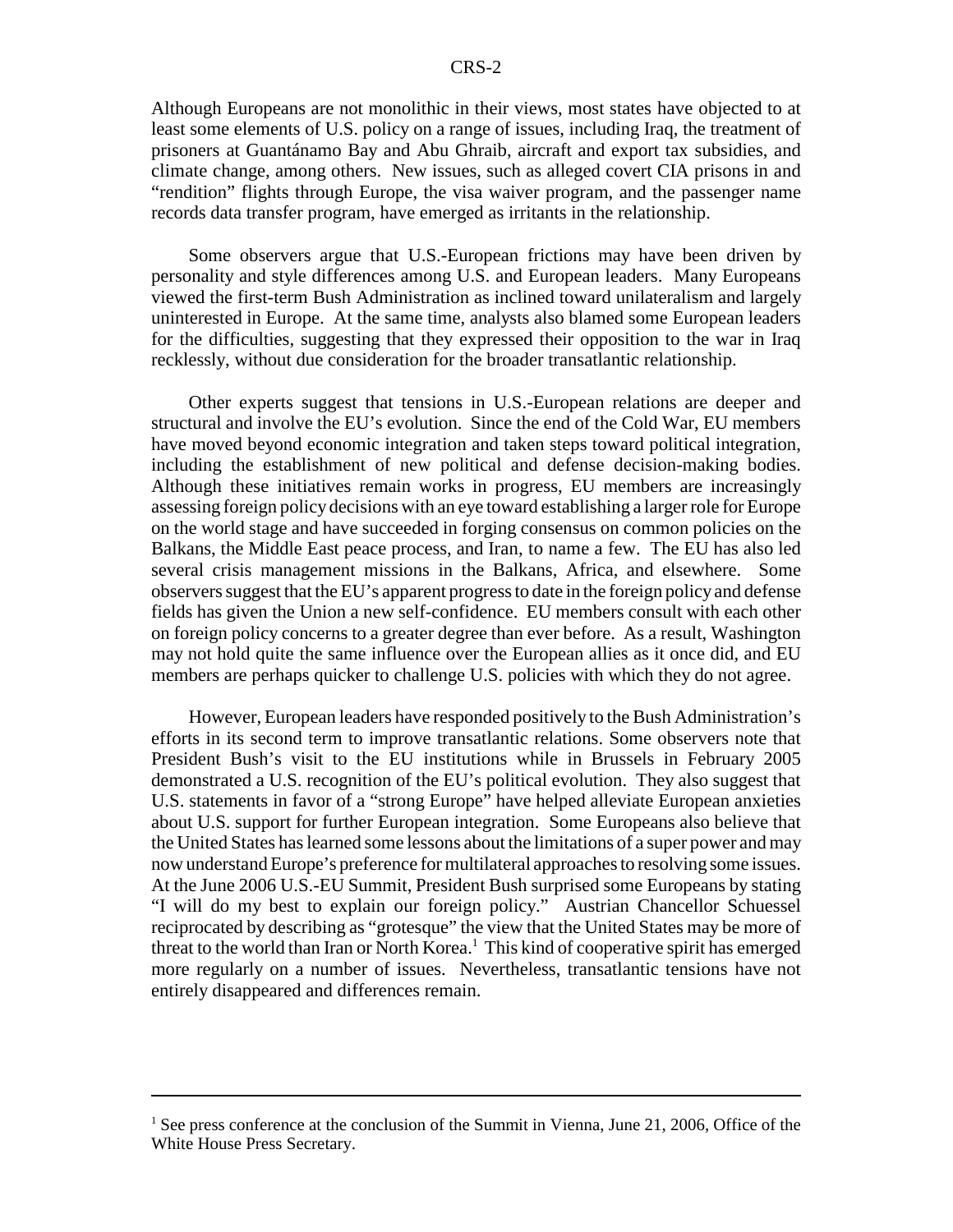#### **Key Issues in U.S.-European Relations**

**Countering Terrorism.** European countries and the EU have been active partners with the United States in the fight against terrorism in the years since September 2001. Washington has welcomed EU efforts to boost police and judicial cooperation among its 25 member states, stem terrorist financing, strengthen border controls, and improve transport security. The EU and the United States have concluded several new agreements on police information-sharing, extradition, mutual legal assistance, container security, and exchanging airline passenger data. Nevertheless, some challenges remain. For example, European opposition to the U.S. death penalty may still impede extradition of terrorist suspects. Some differences also persist in U.S. and EU terrorist blacklists; most notably, the EU does not recognize the Lebanese-based Hezbollah as a terrorist organization. Many Europeans also fear that the United States is losing the battle for Muslim "hearts and minds" as a result of the war with Iraq, past prisoner abuse at Abu Ghraib, and the detention center at Guantánamo Bay. The EU has expressed its strong desire to see that facility closed as soon as possible because the Europeans believe it degrades shared values regarding human rights and disregards international accords on the treatment of prisoners. President Bush has acknowledged European concerns but stated that some of the remaining prisoners cannot be released because they are considered too dangerous. U.S. policymakers are working on forging agreements with foreign governments that would receive some of the prisoners eventually released.

In addition, the EU is concerned about a CIA program to detain and question suspected terrorists outside of the United States. In September 2006, President Bush acknowledged the program's existence for the first time. Although he announced that no suspects were currently being detained in the CIA's global network, he asserted the right to revive the program in the future.<sup>2</sup> The European Parliament has formed a temporary committee to investigate the alleged illegal transfer of detainees and the alleged existence of secret detention facilities. The Council of Europe, Europe's lead human rights guardian organization (which is distinct from the EU), has also been conducting its own inquiry.

Another issue of particular interest is the issue of passenger name records (PNR) data transfer. In reaction to the September 11 attacks, the U.S. Congress passed the Aviation and Transportation Security Act of 2001 (P.L. 107-71). The act included the requirement that air carriers operating flights to the United States provide PNR information prior to any aircraft landing in the United States. In May 2004, the United States and EU reached an agreement to allow European air carriers to provide PNR data. However, this accord has been controversial because of fears that it compromises EU citizens' data privacy rights. The European Parliament lodged a case against the agreement in the EU Court of Justice, which annulled the accord in May 2006 on grounds that it had not been negotiated on the proper legal basis. In October 2006, U.S. and EU officials concluded a new interim agreement to ensure the continued transfer of PNR data. Although U.S. officials appear pleased with this new deal, which will allow U.S. Customs and Border Protection to share PNR data with other U.S. agencies, this latest agreement will expire in July 2007. Some European Parliamentarians and European civil liberty groups remain opposed to the

<sup>&</sup>lt;sup>2</sup> Speech by President George W. Bush, Office of the White House Press Secretary, September 6, 2006.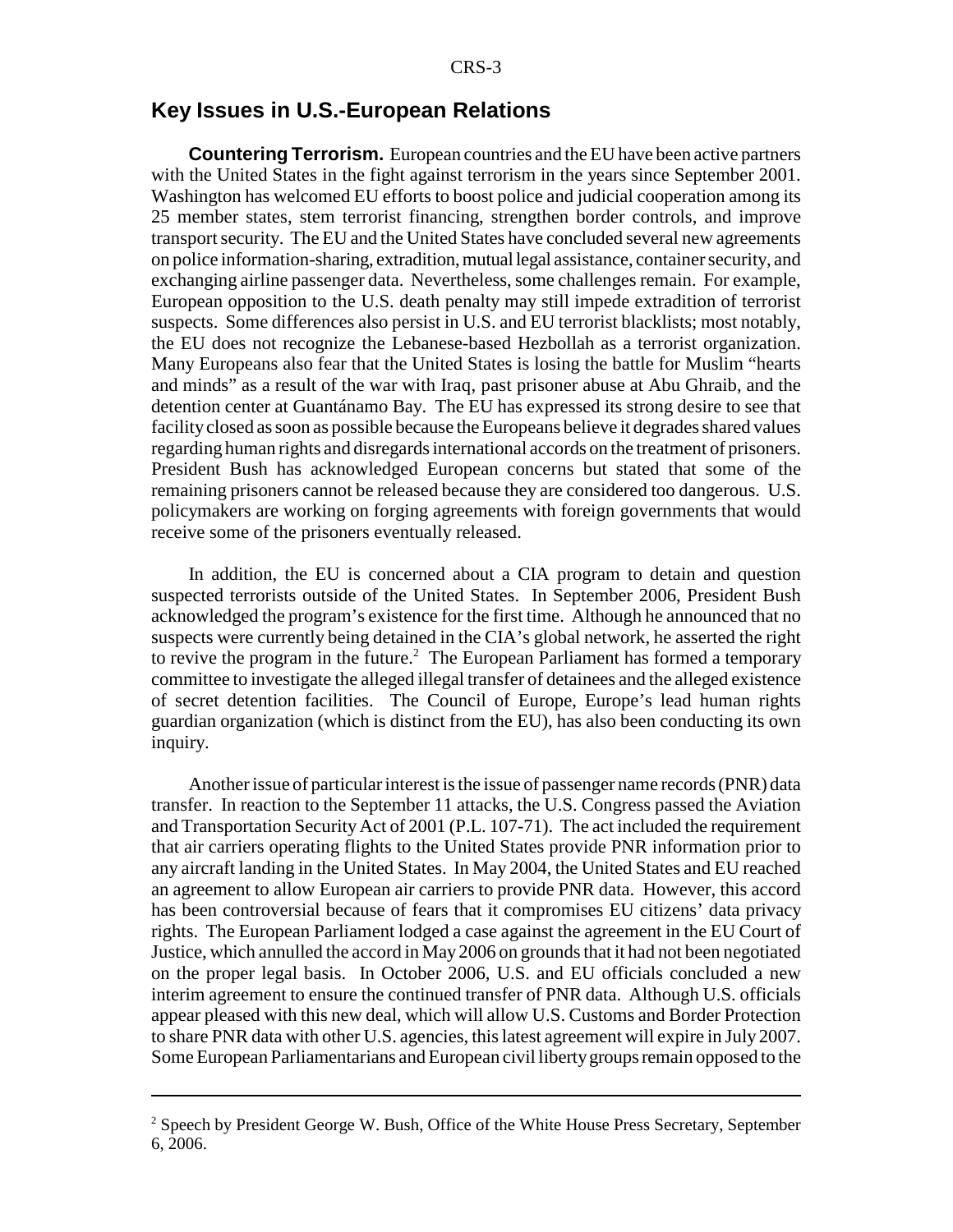deal and may seek to stymie its extension. At the same time, U.S. officials would like to receive more PNR information before — not after — flights depart Europe.<sup>3</sup>

**Iraq.** U.S.-European tensions over Iraq have abated but still linger. Many European leaders claim that failure in Iraq is not an option but have been reluctant to engage robustly in reconstruction efforts. Some European troop contributors have withdrawn, or will reduce, their military forces in Iraq due to domestic pressure amid ongoing violence in Iraq. The United States, however, has had some success in gaining European support for training Iraqi security forces, and in July 2005, the EU launched a small mission to train Iraqi police, administrators, and judges, primarily outside of Iraq. The EU and member states have pledged a combined total of more than \$1 billion for Iraq's reconstruction, and the EU has agreed to open an office in Baghdad and begin negotiations on a trade agreement with the new Iraqi government.<sup>4</sup>

**Iran.** The United States and Europe share similar goals with respect to Iran including encouraging reforms and curbing Tehran's nuclear ambitions. Traditionally, the United States has favored isolation and containment, while the EU preferred conditional engagement; more recently, the policy approaches of the two sides of the Atlantic have converged. In late 2004, France, Germany, and the UK (the "EU3") opened talks with Iran on a long-term agreement on nuclear, economic, and security cooperation. In March 2005, the United States offered limited economic incentives if Iran agreed to cooperate with the EU3. Following Iran's resumption of uranium conversion in 2005, the EU3 and the United States began working on an International Atomic Energy Agency (IAEA) resolution to refer Iran to the U.N. Security Council, where Iran could face diplomatic and trade sanctions. By February 2006, the EU3 and the United States had gained Russian and Chinese approval for an IAEA resolution reporting Iran to the Security Council. In May 2006, the Security Council presented Iran with a broad package of incentives in return for an end to its uranium enrichment. The United States also, for the first time, agreed to join the EU3 in direct talks with Iran if Tehran accepted the terms of the incentive package. Since then, amid Iran's ongoing nuclear work, the United States and the EU have been working on a new U.N. resolution that would bar countries from supplying material or technology that could assist Iranian nuclear efforts and would freeze assets of companies involved in Iran's nuclear and missile programs. Some Europeans still worry, however, that Washington may ultimately conclude that diplomacy has failed to address the Iranian nuclear threat, thus opening the door to a military option.

**Israeli-Palestinian Conflict.** The United States and the EU believe that a just and lasting settlement of the Israeli-Palestinian conflict is vital to promoting stability in the region and diminishing the terrorist threat. Some Europeans believe that the Bush Administration has been working more robustly to promote peace since the start of its second term and appreciate renewed U.S. consultations with the EU through the Quartet. The Europeans viewed U.S. Secretary of State Condoleezza Rice's role in brokering a November 2005 deal on security controls for Gaza border crossings as extremely positive. As part of this accord, the EU is assisting with monitoring the Rafah border crossing between Gaza and Egypt. Like the United States, the EU has called on Hamas, which won a majority in the January 2006 Palestinian legislative elections, to renounce violence

<sup>&</sup>lt;sup>3</sup> "EU, U.S. Clinch Air Passenger Data Deal," Agence France Presse, October 6, 2006.

<sup>4</sup> European Union Fact Sheet, "EU Support for Iraq."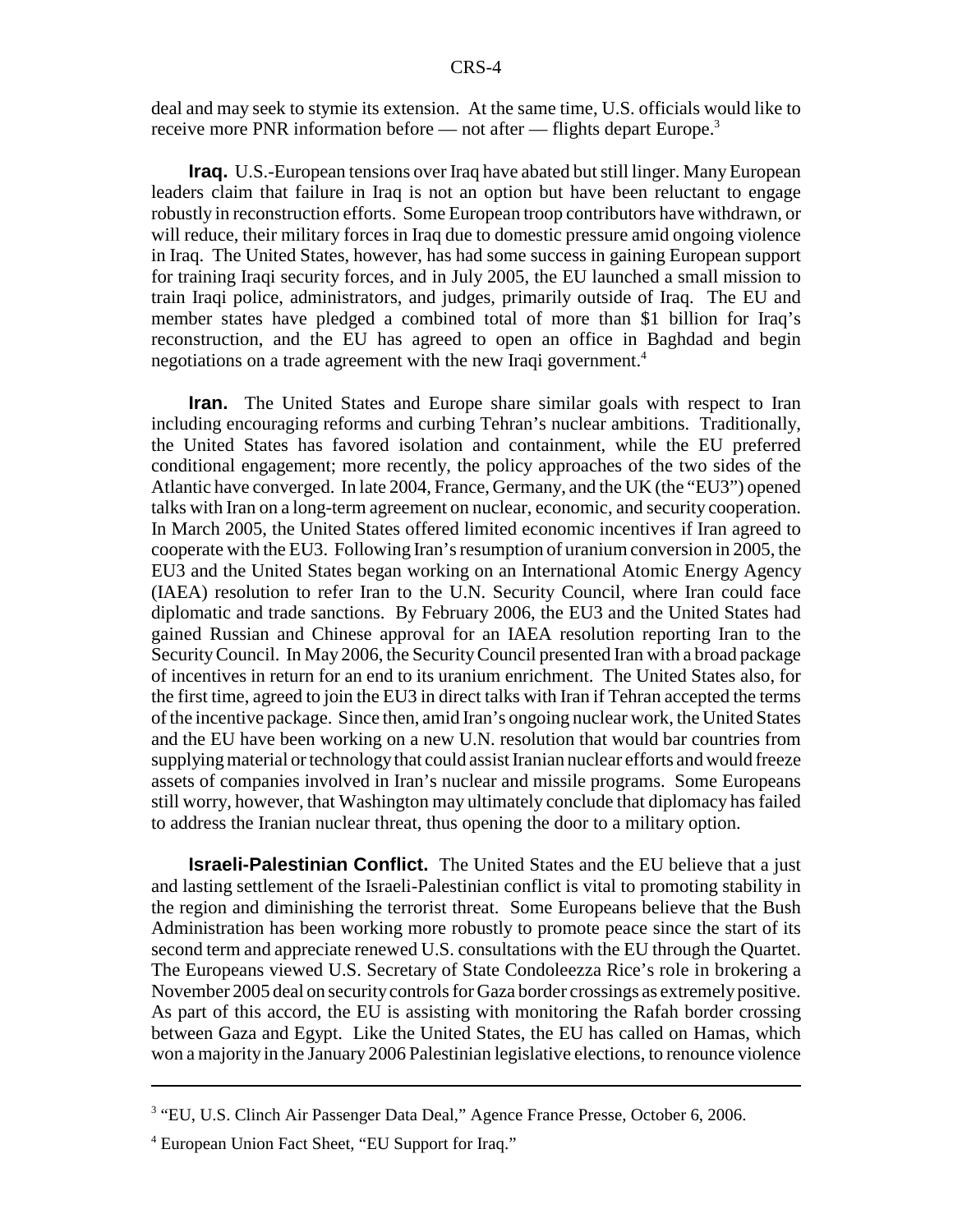and recognize Israel. The EU is the largest donor of foreign assistance to the Palestinians and has agreed with the United States that aid should be targeted directly to the Palestinian people and not given through the Hamas-led government.

**Lebanon.** In July 2006, fighting in the Gaza Strip between Hamas and the Israeli Defense Force spread to southern Lebanon when the Lebanese-based Hezbollah militia launched attacks across Israel's northern border. The United States and European countries, especially France, worked together to bring about a ceasefire to the resulting 34-day conflict in August 2006, and Washington and the EU have generally cooperated in assisting Lebanon in rebuilding its infrastructure. European forces are also playing key roles in staffing an expanded U.N. peacekeeping force for Lebanon. However, some differences were apparent between U.S. and European approaches during and after the recent fighting. For example, although the EU effectively called for an immediate ceasefire, Washington did so only after a delay; some observers suggest that Washington was more prepared to allow Israel to continue its campaign against Hezbollah longer given its traditional support for Israel and its view of Hezbollah as a terrorist organization.5

**Economic Relations.**<sup>6</sup> The United States and the EU share the largest trade and investment relationship in the world. Annual two-way flows of goods, services, and foreign direct investment exceed \$1 trillion. U.S. and European companies are also the biggest investors in each other's markets; total stock of two-way direct investment is over \$2 trillion. Most of this economic relationship is harmonious, but trade tensions persist. One key dispute relates to government subsidies that the United States and EU allegedly provide to their respective civil aircraft manufacturers, Boeing and Airbus. In 2005, U.S.-EU talks to diffuse confrontation over this issue failed, and both sides have revived their complaints in the World Trade Organization (WTO). The EU also continues to impose WTO-sanctioned tariffs on some U.S. exports in response to the Byrd Amendment, which disburses anti-dumping duties to affected domestic producers. Congress had repealed the subsidy in 2004, but the EU challenged several transitional features of the new law that provided temporary benefits to a few U.S. companies. U.S.- EU conflicts over hormone-treated beef and bio-engineered food products also remain.

The United States and the EU have also been working on an open skies initiative, which has stalled in the United States. Existing treaties put severe limits on air service across the Atlantic. The Europeans believe that creating an open aviation market requires both getting rid of operational restrictions and providing for investment in each other's airline markets. The United States and EU reached an accord in 2005 giving more access to cities in the United States and Europe for each other's airlines. However, new regulations prepared by the Department of Transportation have generated opposition in the United States and among some Members of Congress over investment, ownership, management, and potential outsourcing of American jobs. Several Members are also opposed to U.S. airports spending federal aviation funds to upgrade facilities to accommodate the European A380 jumbo jet. This may further aggravate negotiations over the open skies agreement.

<sup>&</sup>lt;sup>5</sup> "U.S. Feels Pressure for Quick Ceasefire in Lebanon," Agence France Presse, August 2, 2006.

<sup>6</sup> For additional information see CRS Report RL30732, *Trade Conflict and U.S.-European Union Economic Relationship,* by Raymond Ahearn.